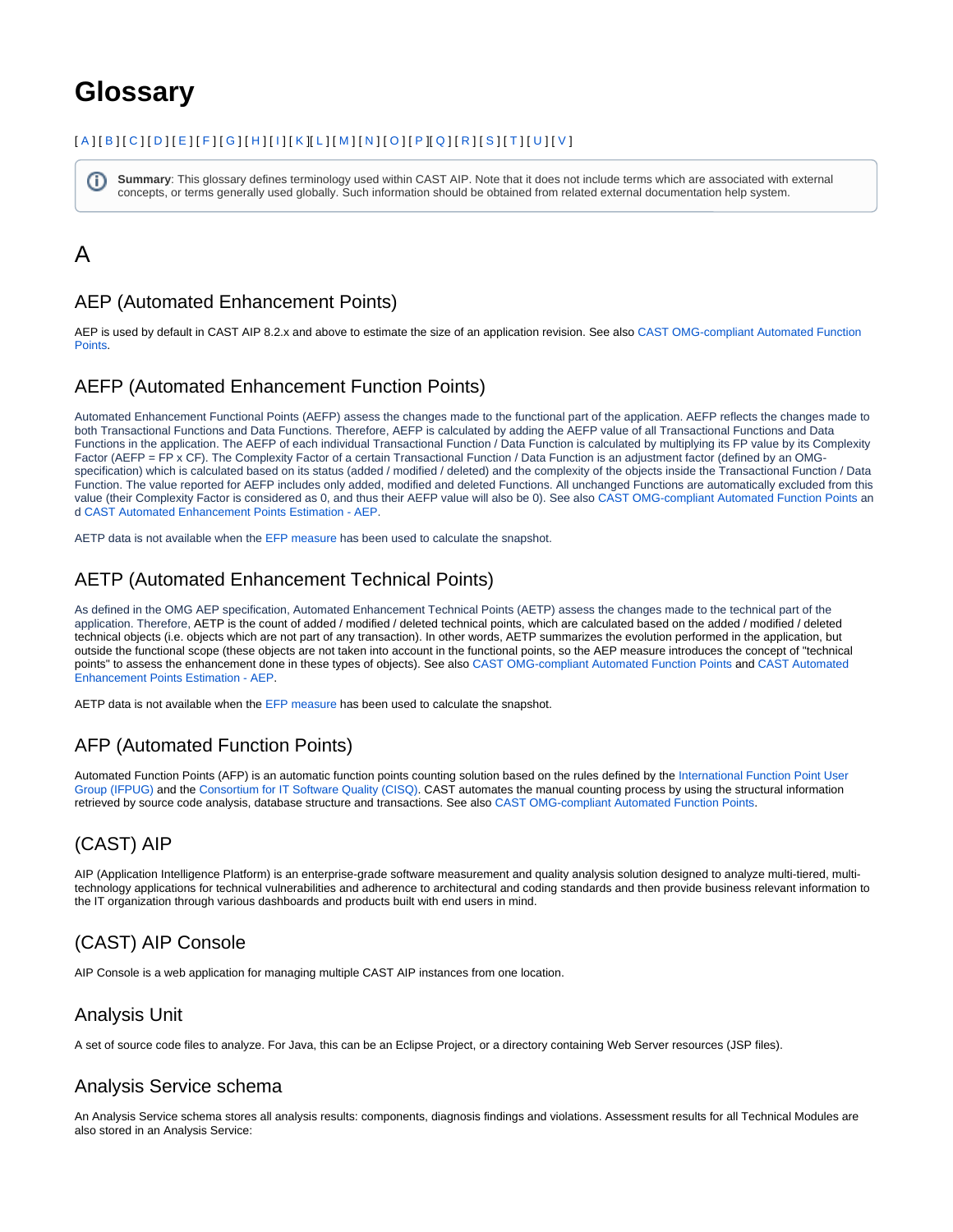- for historical reasons, all assessment results are calculated including [Business Criteria](https://doc.castsoftware.com/pages/viewpage.action?pageId=233865401#Glossary-bc)
- $\bullet$ however the majority of Sizing Results are only calculated in the [Dashboard Service database](https://doc.castsoftware.com/pages/viewpage.action?pageId=233865401#Glossary-ds) (Technical Debt for example)

**Alternative legacy/deprecated names**: Local, Local Site, Knowledge Base൹

#### Application

A union of [Analysis Units](https://doc.castsoftware.com/pages/viewpage.action?pageId=233865401#Glossary-au) that defines the scope of source code for analysis.

# APR (Action Plan Recommendation)

The **Action Plan Recommendation** is a feature designed to automatically build an **[Action Plan](https://doc.castsoftware.com/display/DASHBOARDSDRAFT/Engineering+Dashboard+-+Action+Plan)** to **improve the grade/score of a chosen Health Factor** ( Business Criteria).

# (CAST) Architecture Checker

CAST Architecture Checker is a client/server application installed as part of CAST AIP. Its primary usage is to:

- Create an Architecture Model that reflects a business application or set of applications via the use of Layers and Dependencies between those Layers
- Define the contents of Layers in terms of objects resulting from a CAST AIP analysis  $\bullet$

Once the Architecture Model is defined, it can then be used in the CAST Management Studio. When the application or set of applications is then analyzed in the CAST Management Studio and a Snapshot is subsequently generated, the Architecture Model will be taken into account.

#### Artifact

An artifact is a component and is used in the context of CAST AIP metrics to indicate the low-level programming elements used to measure application size and complexity.

#### Assessment Model

A specification of metrics, quality rules, calculation rules and quality criteria to assess source code quality and risks.

#### [Back to top](https://doc.castsoftware.com/pages/viewpage.action?pageId=233865401#Glossary-top)

#### <span id="page-1-0"></span>B

#### Backfired Function Point

Back-Fired Function Points (BFP) estimate the number of function points of an application. This code-derived metric is based on the lines of code, weighted by an abacus for a given technology.

#### Background Fact

A Background Fact is external data that will enrich the content of the CAST Application Analytics Dashboard and also the legacy CAST Engineering Dashboard. Background Facts can therefore provide additional information in a single interface that is not based on source code analysis but that can be advantageously cross-referenced with quality and quantity information. These metrics are numerical values and they are attached to Modules only. To determine the Background Fact value of an Application, the dashboards will display the sum total of all contained Modules.

#### Best Practices

Best Practices are business-oriented strategic quality indicators (i.e. [Business Criteria\)](https://doc.castsoftware.com/pages/viewpage.action?pageId=233865401#Glossary-bc). They rely on the measure of compliance with a set of [Technical](https://doc.castsoftware.com/pages/viewpage.action?pageId=233865401#Glossary-tc)  [Criteria](https://doc.castsoftware.com/pages/viewpage.action?pageId=233865401#Glossary-tc) that assess the impact on the application development business. CAST uses three main Best Practices to grade an application's source code:

- $\bullet$ Architectural Design
- Documentation
- Programming Practices

#### Bookmark

A Diagnosis Finding that locates text in a component.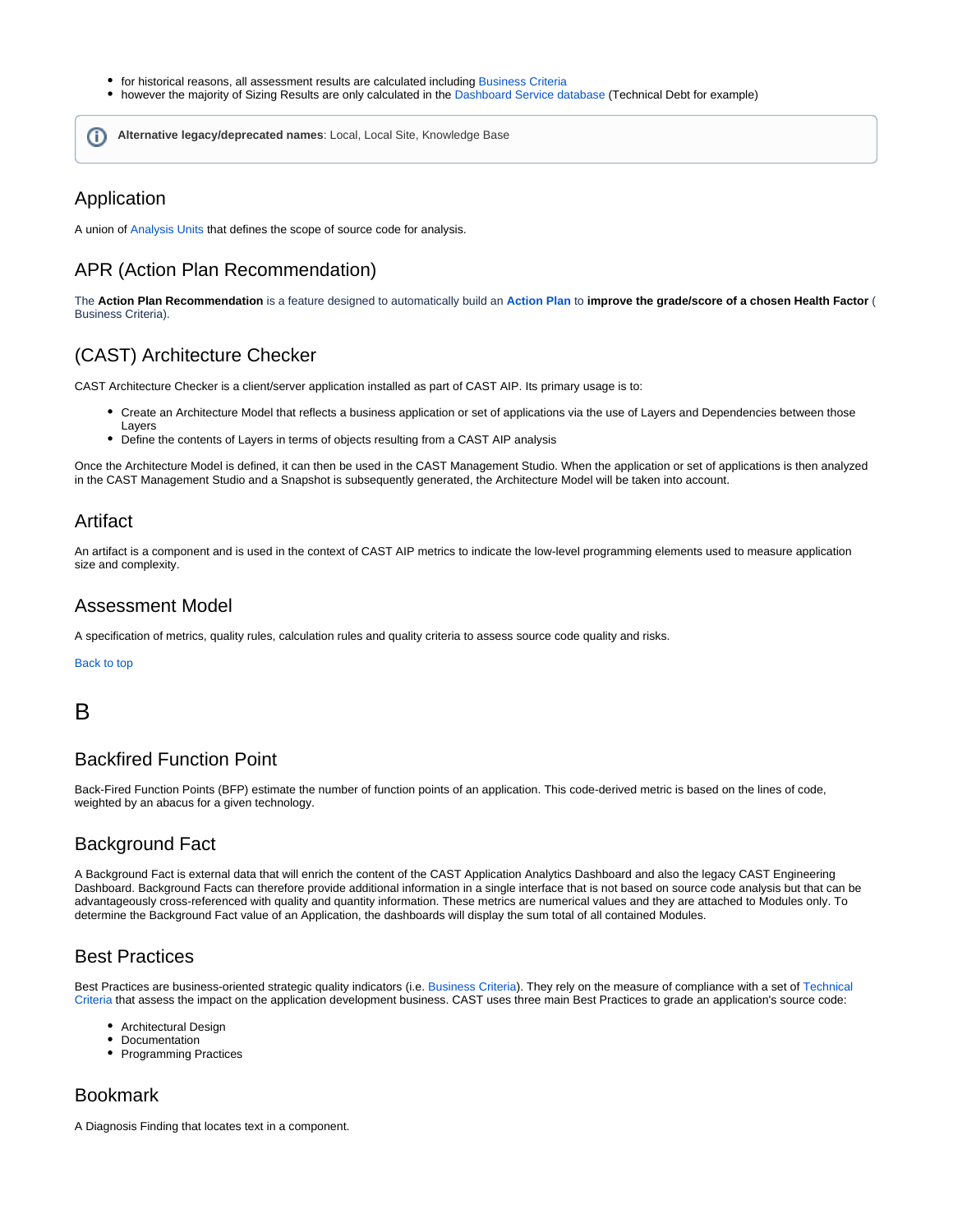# Business Criteria

Business Criteria are strategic quality indicators, either business oriented, or development oriented. They rely on the measurement of compliance with a set of specific [Technical Criteria](https://doc.castsoftware.com/pages/viewpage.action?pageId=233865401#Glossary-tc) that assess the impact on the application development business - as [Health Factors](https://doc.castsoftware.com/pages/viewpage.action?pageId=233865401#Glossary-hf) - or the compliance to development Best Practices - as Rule Compliance. Their grade is based upon the weights of contributing Technical Criteria grades. The following are Business Criteria:

[Health Factor](https://doc.castsoftware.com/pages/viewpage.action?pageId=233865401#Glossary-hf) Business Criteria:

- [Changeability](https://doc.castsoftware.com/pages/viewpage.action?pageId=233865401#Glossary-changeability)
- [Efficiency](https://doc.castsoftware.com/pages/viewpage.action?pageId=233865401#Glossary-efficiency)
- [Robustness](https://doc.castsoftware.com/pages/viewpage.action?pageId=233865401#Glossary-robustness)
- $\bullet$ **[Security](https://doc.castsoftware.com/pages/viewpage.action?pageId=233865401#Glossary-security)**
- [Transferability](https://doc.castsoftware.com/pages/viewpage.action?pageId=233865401#Glossary-transferability)
- [Total Quality Index \(TQI\)](https://doc.castsoftware.com/pages/viewpage.action?pageId=233865401#Glossary-TQI)

[Best Practices](https://doc.castsoftware.com/pages/viewpage.action?pageId=233865401#Glossary-bestpractices) Business Criteria:

- Architectural Design
- Documentation
- Programming Practices

[Back to top](https://doc.castsoftware.com/pages/viewpage.action?pageId=233865401#Glossary-top)

<span id="page-2-0"></span>C

# Central or Central Site

See [Dashboard Service database](https://doc.castsoftware.com/pages/viewpage.action?pageId=233865401#Glossary-ds).

# Changeability (Health Factor)

Changeability is a software characteristic that measures how flexible and adaptable the application is when it is getting enhanced. If an application has low Changeability, that probably means it has a lot of spaghetti code, it's not very well structured, it's not well documented and it's overly complex. The primary reason why IT organizations are slow in responding to business needs is that most systems of record and differentiation, which need to support new business rules, have low Changeability. The Changeability [Health Factor](https://doc.castsoftware.com/pages/viewpage.action?pageId=233865401#Glossary-hf) is expressed as an index from 1 to 4, with 4 indicating the most flexible application. The grade is calculated based on the average of a list of [Technical Criteria](https://doc.castsoftware.com/pages/viewpage.action?pageId=233865401#Glossary-tc) linked to a list of specific [Quality Rules.](https://doc.castsoftware.com/pages/viewpage.action?pageId=233865401#Glossary-qr)

The biggest benefit to improving changeability is increasing future speed of deliver. Other benefits include:

- Faster response to business demands and shorter time to market
- Lower maintenance costs
- Lower sourcing costs
- More predictable project estimates

# **CISQ**

The Consortium for IT Software Quality (CISQ) is an IT industry leadership group comprised of IT executives from the Global 2000,system integrators, outsourced service providers, and software technology vendors committed to introduce a computable metrics standard for measuring software Quality & Size. CISQ is a neutral, open forum in which customers and suppliers of IT application software can develop an industry-wide agenda of actions for improving IT application quality and reduce cost and risk. [www.it-cisq.org.](http://www.it-cisq.org) CAST implements CISQ standards in its quality rules - see:

- [CISQ-Maintainability](https://technologies.castsoftware.com/rules?sec=std_cisq_cisq-maintainability&ref=||)
- [CISQ-Performance-Efficiency](https://technologies.castsoftware.com/rules?sec=std_cisq_cisq-performance-efficiency&ref=||)
- [CISQ-Reliability](https://technologies.castsoftware.com/rules?sec=std_cisq_cisq-reliability&ref=||)
- [CISQ-Security](https://technologies.castsoftware.com/rules?sec=std_cisq_cisq-security&ref=||)

# Compliance Ratio

For a Quality Rule, this is a ratio of Successful Checks (= Total Checks minus Failed Checks) and Total Checks. A Compliance Ratio is transformed into a Grade/Score with 4 thresholds (each pair of thresholds define a linear function).

#### **Component**

A code fragment or a schema fragment. Fragments are specific to a programming language or a schema language, and specific to analyzers.

**Alternative name**: ObjectO)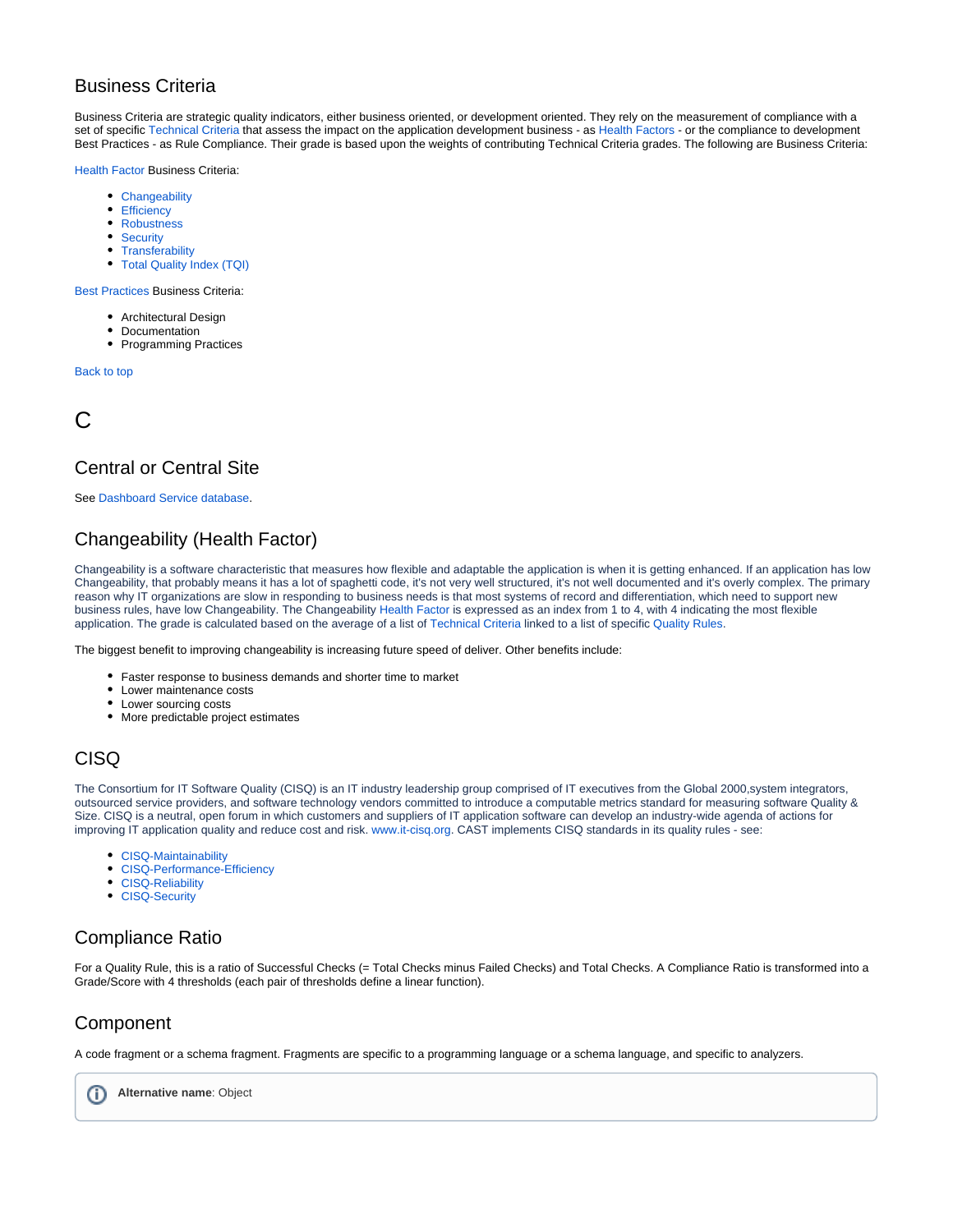# Critical Violation

See [Violation](https://doc.castsoftware.com/pages/viewpage.action?pageId=233865401#Glossary-violation).

#### CWE

CWE is a community-developed list of software and hardware weakness types. It serves as a common language, a measuring stick for security tools, and as a baseline for weakness identification, mitigation, and prevention efforts. CAST implements CWE standards in its quality rules - see:

- [CWE-2011-Top25](https://technologies.castsoftware.com/rules?sec=std_cwe_cwe-2011-top25&ref=||)
- [CWE-2019-Top25](https://technologies.castsoftware.com/rules?sec=std_cwe_cwe-2019-top25&ref=||)
- [CWE-2020-Top25](https://technologies.castsoftware.com/rules?sec=std_cwe_cwe-2020-top25&ref=||)
- [CWE Latest Version](https://technologies.castsoftware.com/rules?sec=std_cwe_cwe-latest-version&ref=||)

[Back to top](https://doc.castsoftware.com/pages/viewpage.action?pageId=233865401#Glossary-top)

<span id="page-3-0"></span> $\mathsf{D}$ 

#### Dashboard Service schema

The role of the Dashboard Service schema is to store:

- Analysis results (components, violations, diagnosis findings) for each Snapshot
- Assessment results for each Snapshot
- Assessment Model for each Snapshot
- Assessment results at the level of Functional Module and [Application](https://doc.castsoftware.com/pages/viewpage.action?pageId=233865401#Glossary-application)
- The majority of Sizing Results

**Alternative legacy/deprecated names**: Central or Central Site G)

#### Defective Component

A defective component is a [Component](https://doc.castsoftware.com/pages/viewpage.action?pageId=233865401#Glossary-component) in violation with a Quality Rule.

# (CAST) Delivery Manager Tool

The CAST Delivery Manager Tool is . The CAST Delivery Manager Tool is a standalone application aimed at the person or people responsible for providing source code for analysis (i.e. the Delivery Managers) that entirely manages the discovery, selection, extraction and delivery of source code ready for analysis in the CAST Management Studio.

**Alternative names**: DMT(i)

# Delivery Unit

An organization, such as a contractor or a department, in charge of the delivery of applications. A delivery unit defines the scope of applications for analysis.

# Diagnosis Finding

Diagnosis Findings pinpoint statements or properties of the defective component violating a Quality Rule pattern. A Diagnosis Findings can be a [Bookmark](https://doc.castsoftware.com/pages/viewpage.action?pageId=233865401#Glossary-anchor) or a counter. Do not confuse with a [Violation](https://doc.castsoftware.com/pages/viewpage.action?pageId=233865401).

# Diagnosis Procedure

An SQL procedure producing [Diagnosis Findings.](https://doc.castsoftware.com/pages/viewpage.action?pageId=233865401#Glossary-diagnosisfindings)

#### Diagnosis Value

A diagnosis value is a specific [Diagnosis Finding](https://doc.castsoftware.com/pages/viewpage.action?pageId=233865401#Glossary-diagnosisfindings) reported as a value: a counter or a name to reference a source code;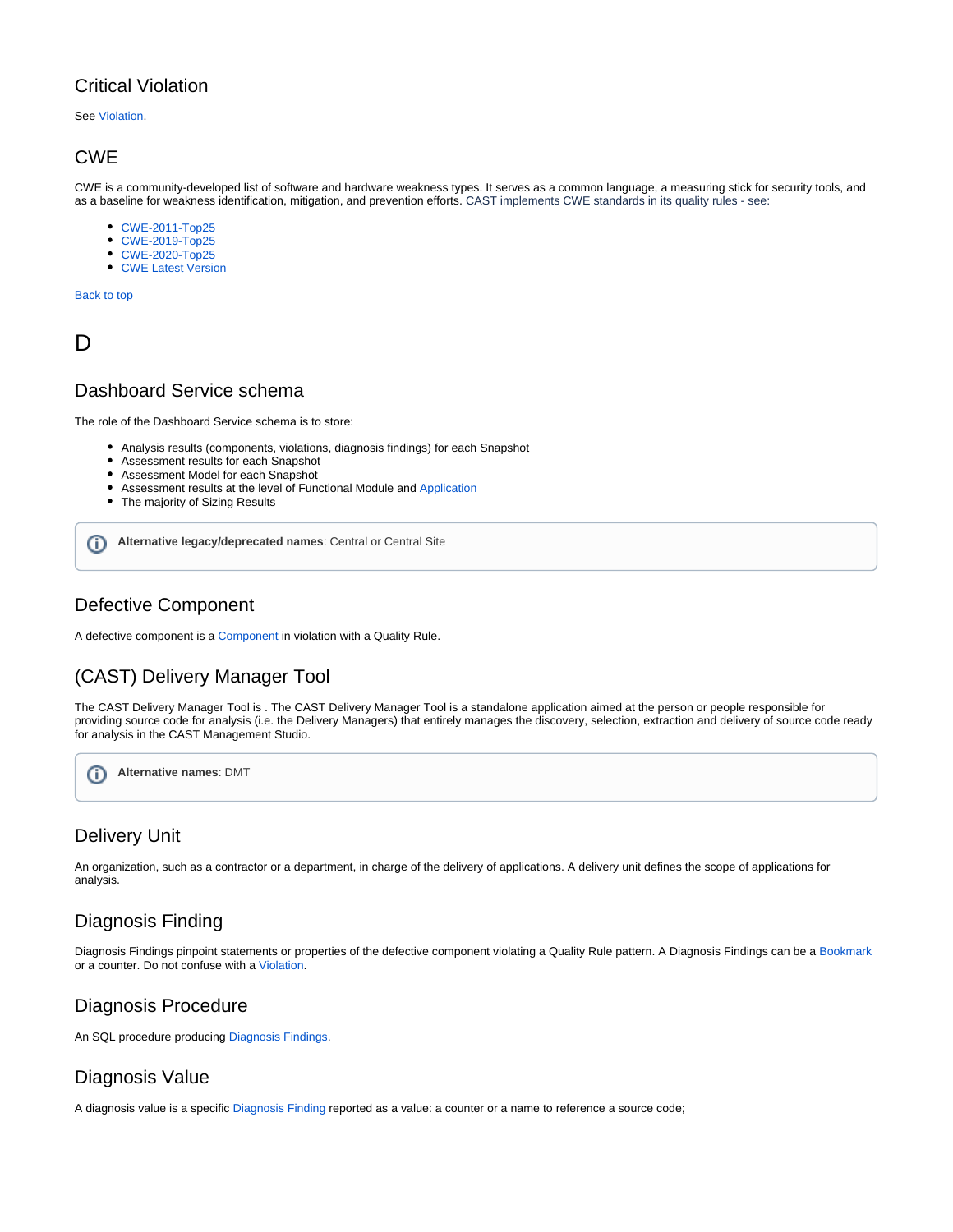# (CAST) Discovery Portal

The CAST Engineering Dashboard is a web application provided as part of CAST AIP (bundled in the same .WAR file as the [CAST Engineering](https://doc.castsoftware.com/pages/viewpage.action?pageId=233865401#Glossary-ced)  [Dashboard \(legacy\)](https://doc.castsoftware.com/pages/viewpage.action?pageId=233865401#Glossary-ced)). Its primary usage is to provide a variety of technical "DNA type" information about a company's applications.

**Alternative names**: CED Note that the CAST Discovery Portal is now considered a "legacy" feature. It has been superseded by the [CAST Engineering](https://doc.castsoftware.com/pages/viewpage.action?pageId=233865401#Glossary-aed)  [Dashboard](https://doc.castsoftware.com/pages/viewpage.action?pageId=233865401#Glossary-aed).

[Back to top](https://doc.castsoftware.com/pages/viewpage.action?pageId=233865401#Glossary-top)

➀

<span id="page-4-0"></span>E

# Efficiency (Health Factor)

Efficiency is a measure of potential performance and scalability bottlenecks in software. While traditional functional testing can identify some performance issues in applications, most serious efficiency defects manifest in live usage. By using established industry best practices, CAST measures software efficiency by evaluating the complexity of SQL statements, memory management, and use of calls in loops and expensive routines within an application's code. The Efficiency [Health Factor](https://doc.castsoftware.com/pages/viewpage.action?pageId=233865401#Glossary-hf) is expressed as an index from 1 to 4, with 4 indicating the highest level of efficiency. The grade is calculated based on the average of a list of [Technical Criteria](https://doc.castsoftware.com/pages/viewpage.action?pageId=233865401#Glossary-tc) linked to a list of specific [Quality Rules.](https://doc.castsoftware.com/pages/viewpage.action?pageId=233865401#Glossary-qr)

Improving software efficiency can raise business productivity and lower software and operational costs, as well as many other benefits:

- Improve the behavior of customer-facing applications
- Reduce post-production code maintenance costs
- Reduce hardware procurement and maintenance costs

# Effort Complexity (EC) and Effort Complexity Level

The Effort Complexity (EC) is the Effort Rate of the Artifact based on its Cost Complexity and its technology. The Artifact EC estimates the complexity of implementing an Artifact or changes to it, based on a composite score of five software metrics that assess the complexity of the software environment in which the Artifact is embedded:

- McCabe Cyclomatic Complexity
- Lines of Code
- Lines of Comment
- Fan-In
- SQL Complexity

Each Artifact EC category gets an EC value, which can be overridden for specific technologies. Defaults are as follows:

- Very High Effort Complexity category: 1.2
- High Effort Complexity category: 0.7
- Moderate Effort Complexity category: 0.2
- Low Effort Complexity category: 0.1

See also [CAST Automated Enhancement Points Estimation - AEP.](https://doc.castsoftware.com/display/DOC83/CAST+Automated+Enhancement+Points+Estimation+-+AEP)

# (CAST) Engineering Dashboard

The CAST Engineering Dashboard is a web application. Its primary usage is for low level, detailed investigation of data stored in the [CAST Dashboard](https://doc.castsoftware.com/pages/viewpage.action?pageId=233865401#Glossary-ds)  [Service](https://doc.castsoftware.com/pages/viewpage.action?pageId=233865401#Glossary-ds) generated during the analysis/snapshot generation process.

⋒ **Alternative/depcrecated names**: AED, Application Engineering Dashboard

# (CAST) Engineering Dashboard (legacy)

The CAST Engineering Dashboard is a web application provided as part of CAST AIP (bundled in the same .WAR file as the [CAST Discovery Portal\)](https://doc.castsoftware.com/pages/viewpage.action?pageId=233865401#Glossary-cdp). Its primary usage is for low level, detailed investigation of data stored in the [CAST Dashboard Service](https://doc.castsoftware.com/pages/viewpage.action?pageId=233865401#Glossary-ds) generated during the analysis/snapshot generation process.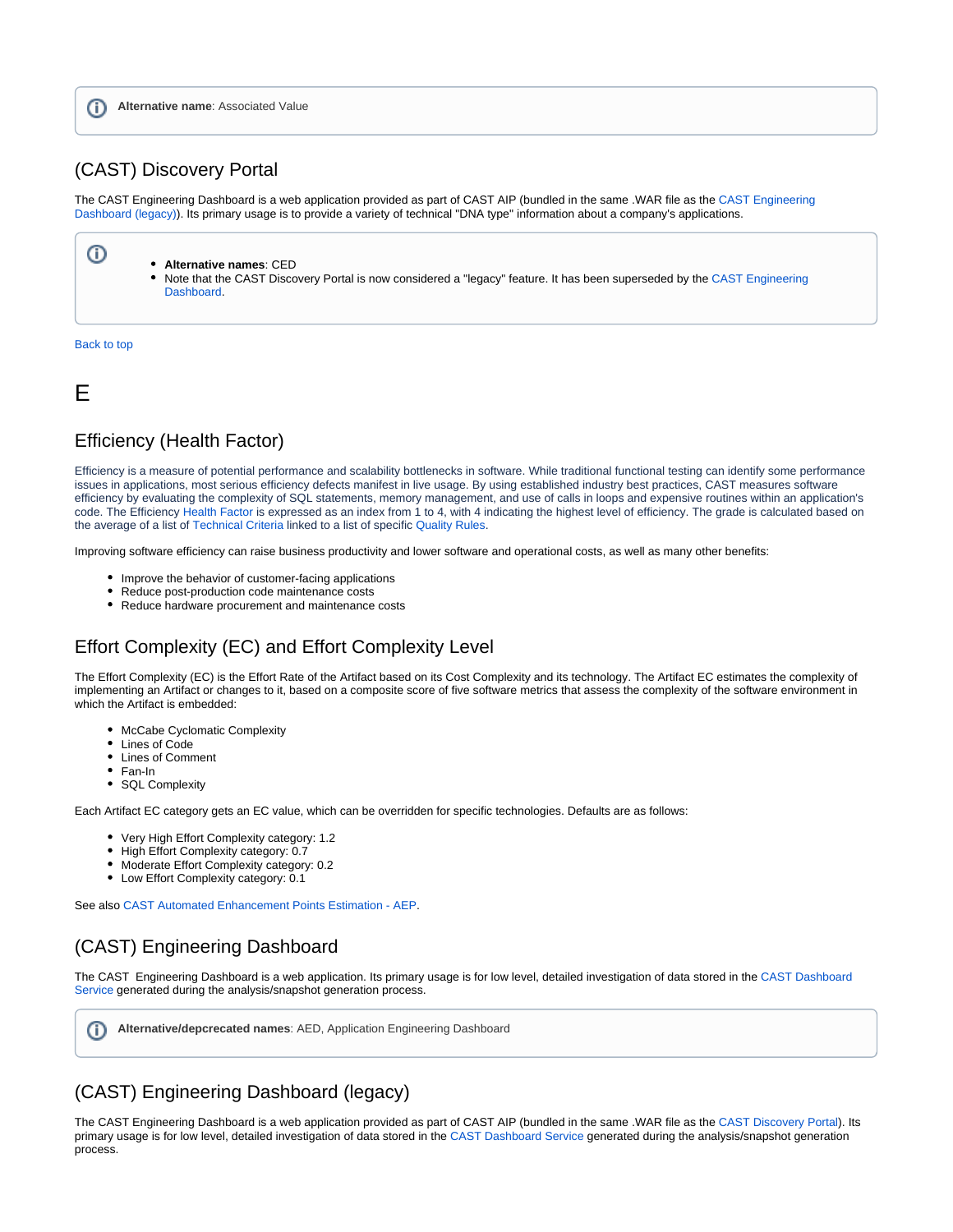#### ➀

**Alternative names**: CED

Note that the CAST Engineering Dashboard (legacy) is now considered a "legacy" feature. It has been superseded by the [CAST](https://doc.castsoftware.com/pages/viewpage.action?pageId=233865401#Glossary-aed)  [Engineering Dashboard.](https://doc.castsoftware.com/pages/viewpage.action?pageId=233865401#Glossary-aed)

# EFP (Enhancement Function Points)

EFP was used by default in CAST AIP 8.1.x and all previous releases to estimate the size of an application revision. Out of the box in CAST AIP 8.2.x and all later releases the alternative measure [AEP](#page-0-1) is used. The EFP measure is still available for use via a manual update in AIP Console or CAST Management Studio. See also [CAST OMG-compliant Automated Function Points](https://doc.castsoftware.com/display/DOC83/CAST+OMG-compliant+Automated+Function+Points).

# (CAST) Enlighten

CAST Enlighten is a client/server application installed as part of CAST AIP. Its primary usage is to display (graphically) the objects that have been identified during a source code analysis and to display the links that these objects have to other objects in the Application.

# Equivalence Ratio

Implementation Points form part of the [AEP measure.](https://doc.castsoftware.com/pages/viewpage.action?pageId=233865401#Glossary-AEP) The second step to compute [AETP](#page-0-2) allows to align [Implementation Points](https://doc.castsoftware.com/pages/viewpage.action?pageId=233865401#Glossary-IP) (IP) with Function Points in order to provide consistent values for [AETP.](#page-0-2) An Equivalence Ratio (ER) is then calculated to weight the Implementation Points for Artifacts belonging to the technical part of the application:

- $\bullet$  ER = AFP / IP func
- $\bullet$  AETP = ER x IP tech

See also [CAST Automated Enhancement Points Estimation - AEP.](https://doc.castsoftware.com/display/DOC83/CAST+Automated+Enhancement+Points+Estimation+-+AEP)

# Extension

It is possible to "extend" CAST AIP with an extension to provide additional analysis and measurement capabilities both for technologies that are not supported "out-of-the-box" and for technologies supported in CAST AIP. Additionally, extensions can simply be any add-on (for example a custom Assessment Model) that has been built by a third-party.

# External objects

An external object is created by the CAST analyzer during an analysis (as is the case for standard "objects" resulting from an analysis), however, they are associated to the analyzed project source code in an external way. For example, an external object could be an object that is part of a library and which is called by the analyzed source code, but is not analyzed itself. Often, external objects do not have source code stored in the CAST schemas, the objects are instead simply recorded as existing. An external object often appears as greyed out in the CAST Enlighten Object Browser.

#### [Back to top](https://doc.castsoftware.com/pages/viewpage.action?pageId=233865401#Glossary-top)

#### <span id="page-5-0"></span>F

# Failed Checks

Number of defective [components](https://doc.castsoftware.com/pages/viewpage.action?pageId=233865401#Glossary-component) for a Quality Rule.

#### **CAST AIP 8.1.x**

- For an Application, this number is the sum of Failed Checks of all Functional Modules defined in the Application, regardless of whether a component belongs to multiple Functional Modules. In the case of overlapping of Functional Modules, this number is therefore an approximation.
- For a Functional Module, and non-overlapping Analysis Units, this value is the number of defective components

#### **CAST AIP 8.2.x**

For an Application, Functional Module, and non-overlapping Analysis Units, this value is the number of defective components.

# Functional Module

Functional Modules are used in CAST AIP to define a logical break down of Application source code into smaller units. Examples are a user defined module or an automatic module such as a "full content module" or a module generated for an Analysis Unit.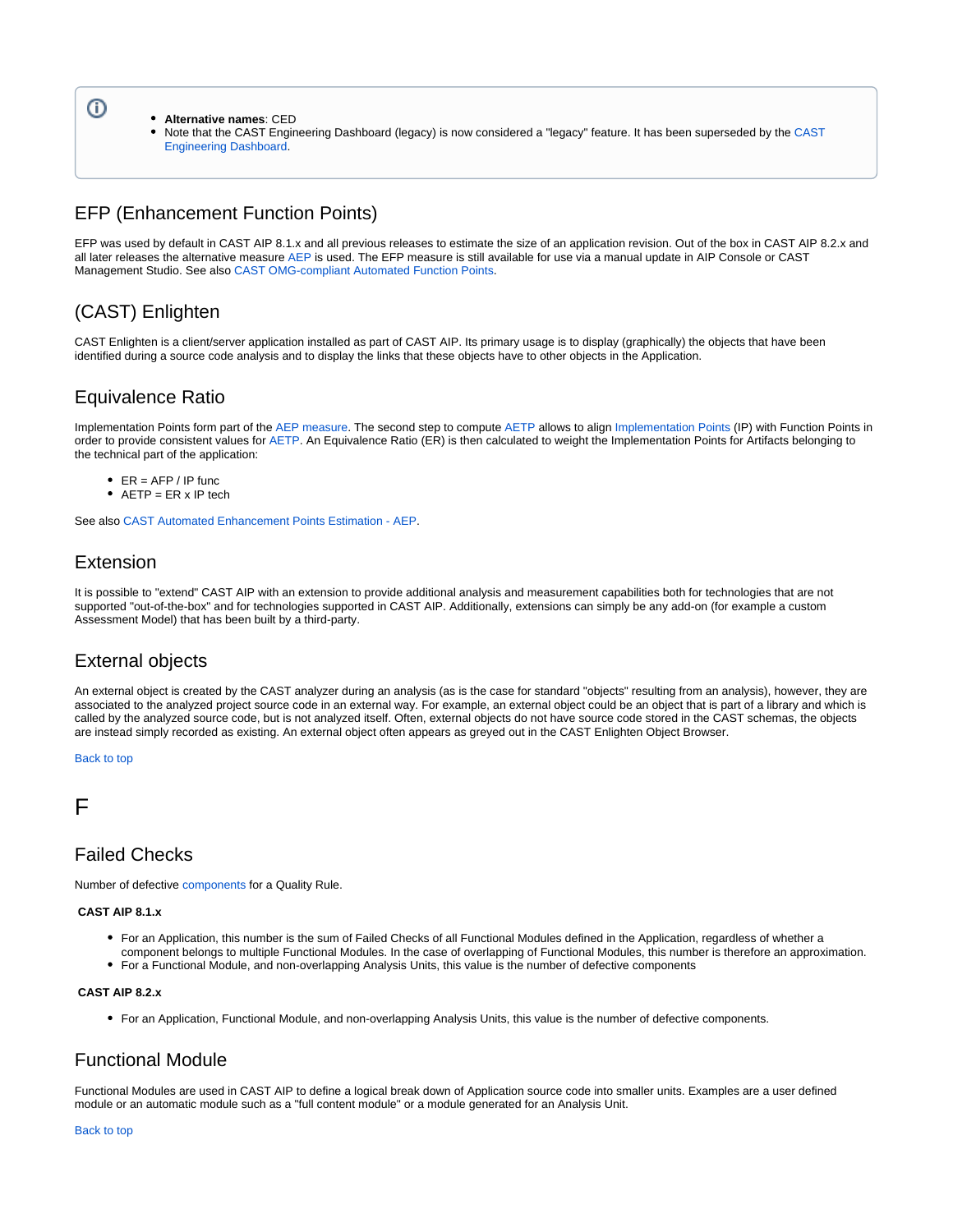# <span id="page-6-0"></span>G

# Generated code

Many technologies supported by CAST AIP for analysis include the ability to produce "auto generated code" from templates or other sources. When this auto generated source code is analyzed by CAST AIP, the following is true:

- Auto generated code is analyzed to help understand the entire code being analyzed
- Objects are created from the code and saved in the [CAST Analysis Service database](https://doc.castsoftware.com/pages/viewpage.action?pageId=233865401#Glossary-as) (to help trace transactions for example) and these objects are marked as being "generated"
- Any Quality Rule violations that are caused by these "auto generated" objects are not displayed in the CAST dashboards and they do not contribute to grade calculations
- "Generated" objects are excluded from any aggregated metrics (for example Lines of Code (LOC))

The method used by CAST AIP to determine whether source code is "auto generated" is specific to each technology.

[Back to top](https://doc.castsoftware.com/pages/viewpage.action?pageId=233865401#Glossary-top)

# <span id="page-6-1"></span>H

# (CAST) Health Dashboard

The CAST Health Dashboard is a web application. Its primary usage is for high level investigation of aggregated data stored in the [CAST Measurement](https://doc.castsoftware.com/pages/viewpage.action?pageId=233865401#Glossary-ms)  [Service](https://doc.castsoftware.com/pages/viewpage.action?pageId=233865401#Glossary-ms) generated during the analysis/snapshot generation process.

**Alternative/deprecated names**: AAD, Application Analytics DashboardG)

# Health Factor (Business Criteria)

Health Factors are business-oriented strategic quality indicators (i.e. [Business Criteria\)](https://doc.castsoftware.com/pages/viewpage.action?pageId=233865401#Glossary-bc). They rely on the measure of compliance with a set of Technical [Criteria](https://doc.castsoftware.com/pages/viewpage.action?pageId=233865401#Glossary-tc) that assess the impact on the application development business. CAST uses six main Health Factors to grade an application's source code:

• [Changeability](https://doc.castsoftware.com/pages/viewpage.action?pageId=233865401#Glossary-changeability)

- [Efficiency](https://doc.castsoftware.com/pages/viewpage.action?pageId=233865401#Glossary-efficiency)
- [Robustness](https://doc.castsoftware.com/pages/viewpage.action?pageId=233865401#Glossary-robustness)
- $\bullet$ **[Security](https://doc.castsoftware.com/pages/viewpage.action?pageId=233865401#Glossary-security)**
- [Transferability](https://doc.castsoftware.com/pages/viewpage.action?pageId=233865401#Glossary-transferability)
- [Total Quality Index \(TQI\)](https://doc.castsoftware.com/pages/viewpage.action?pageId=233865401#Glossary-TQI)

[Back to top](https://doc.castsoftware.com/pages/viewpage.action?pageId=233865401#Glossary-top)

# <span id="page-6-2"></span>I

# (CAST) Imaging

CAST Imaging is a software visualization solution for the IT teams to visualize and navigate through the application architecture layer by layer; something similar to Google Earth. It is a single page application that can be accessed by any developer, architect, business executive to get insight into architecture, technologies, frameworks and other functional layers of the applications.

# Implementation Points

Implementation Points form part of the [AEP measure.](https://doc.castsoftware.com/pages/viewpage.action?pageId=233865401#Glossary-AEP) The first step to compute [Glossary#AETP](https://doc.castsoftware.com/pages/viewpage.action?pageId=233865401#Glossary-AETP) is to estimate the Implementation Points (IP) for Artifacts in both the technical and functional parts of the application. Implementation Points are counted as follows:

- IP tech = EC tech (for added, deleted, and modified Artifacts)
- $\bullet$  IP func = EC func (for all Artifacts)

<span id="page-6-3"></span>See also [CAST Automated Enhancement Points Estimation - AEP.](https://doc.castsoftware.com/display/DOC83/CAST+Automated+Enhancement+Points+Estimation+-+AEP)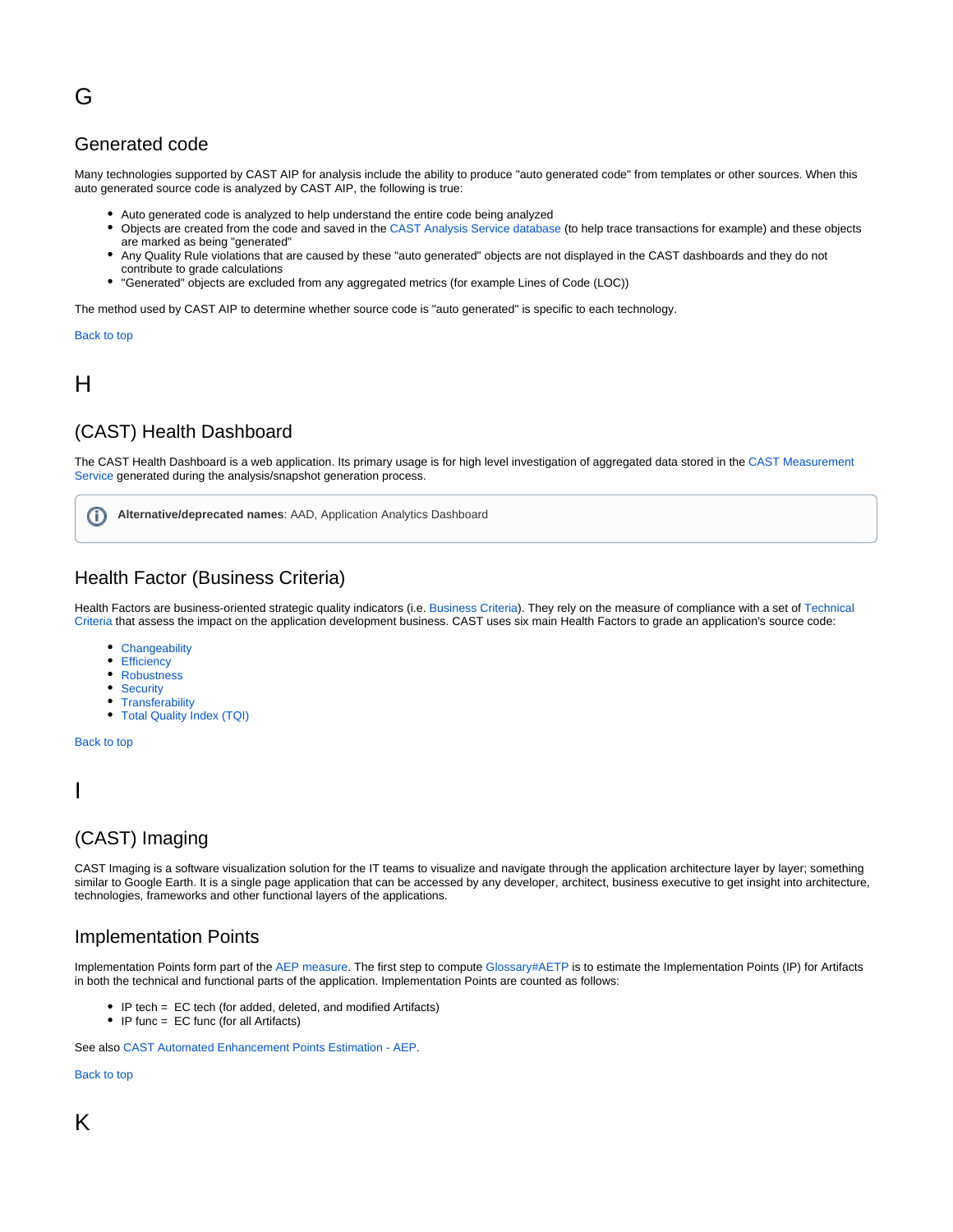# Knowledge Base

See [Analysis Service database](https://doc.castsoftware.com/pages/viewpage.action?pageId=233865401#Glossary-as).

[Back to top](https://doc.castsoftware.com/pages/viewpage.action?pageId=233865401#Glossary-top)

# <span id="page-7-0"></span>L

# LISA (Large Intermediate Storage Area)

A location (i.e. a folder) on your local hard drive that is designated for use by the CAST Management Studio to store miscellaneous files generated during the analysis process.

- These files will still exist once the analysis is complete.
- This location is used more particularly in the J2EE and .NET technologies to store data generated when the **User Input Data Flow Security Analysis** feature is activated.
- The location must be capable of receiving a large amount of data (several hundred MB).
- This folder is similar in nature to the Internet Explorer cache.

# LTSA (Large Temporary Storage Area)

A location (i.e. a folder) on your local hard drive that is designated for use by the CAST Management Studio to store temporary files generated during the analysis process.

- These files will be **removed** once the analysis is complete.
- This folder is similar in nature to the Windows %TEMP% folder.

#### Local or Local Site

See [Analysis Service database](https://doc.castsoftware.com/pages/viewpage.action?pageId=233865401#Glossary-as).

[Back to top](https://doc.castsoftware.com/pages/viewpage.action?pageId=233865401#Glossary-top)

# <span id="page-7-1"></span>M

#### Maintainability Index

Determines the cost and difficulty/ease to maintain an application in the future. Increased maintainability index makes applications cheaper to maintain with more predictable results.

#### Management Service database

A Management Service database stores configuration options for the CAST Management Studio are related resources.



**Alternative legacy/deprecated names**: Management, MNGT

# Measurement Service database

A Measurement Service database stores consolidated results from one or multiple [Dashboard Service databases](http://doc.castsoftware.com#ds) for use with the CAST Application Analytics Dashboard.



**Alternative legacy/deprecated names**: Measurement base

# (CAST) Management Studio

The CAST Management Studio is a client/server application installed as part of CAST AIP. It is used to manage the entire Application analysis and snapshot generation process.

# MIPS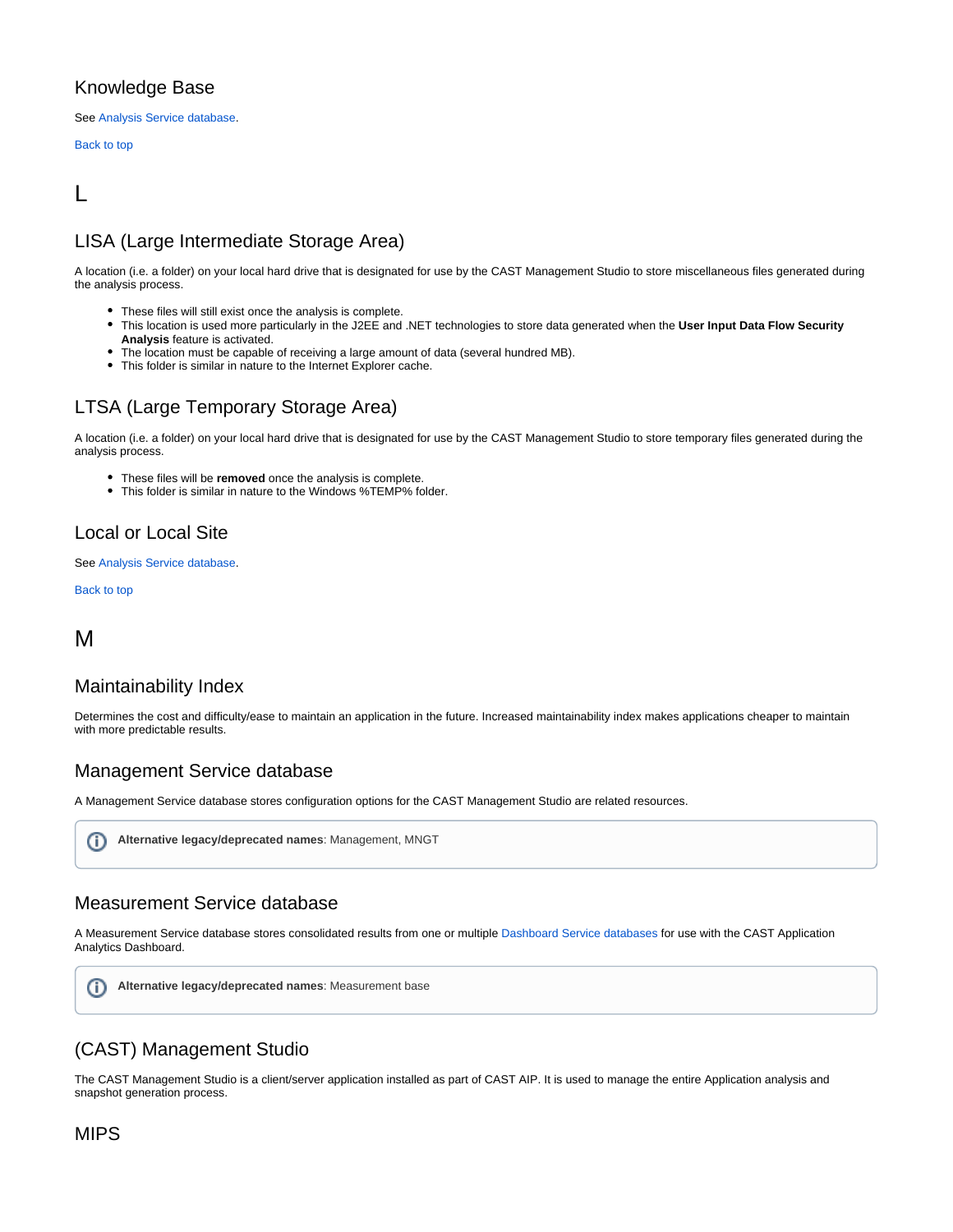MIPS is short for Million Instructions Per Second). CAST measures this using its [MIPS Reduction Index](https://doc.castsoftware.com/display/TECHNOS/MIPS+Reduction+Index) extension.

#### Module

Modules are executable software components or tightly coupled sets of executable software components (one or more), developed and deployed together, that deliver some of the steps needed by an Application to operate. The modules that together make up application code units. CAST scores can be seen as a result of the second unit of analysis within the application.

#### [Back to top](https://doc.castsoftware.com/pages/viewpage.action?pageId=233865401#Glossary-top)

#### <span id="page-8-0"></span>N

#### **NIST**

The NIST (National Institute of Standards and Technology) is a physical sciences laboratory and a non-regulatory agency of the United States Department of Commerce. Its mission is to promote innovation and industrial competitiveness. NIST's activities are organized into laboratory programs that include nanoscale science and technology, engineering, information technology, neutron research, material measurement, and physical measurement. CAST implements NIST standards in its quality rules - see:

- [NIST-SP-800-53R4-AC](https://technologies.castsoftware.com/rules?sec=std_nist-sp-800-53r4_nist-sp-800-53r4-ac&ref=||)
- [NIST-SP-800-53R4-AU](https://technologies.castsoftware.com/rules?sec=std_nist-sp-800-53r4_nist-sp-800-53r4-au&ref=||)
- [NIST-SP-800-53R4-CA](https://technologies.castsoftware.com/rules?sec=std_nist-sp-800-53r4_nist-sp-800-53r4-ca&ref=||)
- [NIST-SP-800-53R4-CM](https://technologies.castsoftware.com/rules?sec=std_nist-sp-800-53r4_nist-sp-800-53r4-cm&ref=||)
- [NIST-SP-800-53R4-IA](https://technologies.castsoftware.com/rules?sec=std_nist-sp-800-53r4_nist-sp-800-53r4-ia&ref=||)
- [NIST-SP-800-53R4-SA](https://technologies.castsoftware.com/rules?sec=std_nist-sp-800-53r4_nist-sp-800-53r4-sa&ref=||)
- [NIST-SP-800-53R4-SC](https://technologies.castsoftware.com/rules?sec=std_nist-sp-800-53r4_nist-sp-800-53r4-sc&ref=||)
- [NIST-SP-800-53R4-SI](https://technologies.castsoftware.com/rules?sec=std_nist-sp-800-53r4_nist-sp-800-53r4-si&ref=||)

# <span id="page-8-1"></span>O

# OMG-ASCQM

[OMG](https://www.omg.org/index.htm) (Object Management Group) [ASCQM](https://www.omg.org/spec/ASCQM/About-ASCQM/) (Automated Source Code Quality Measures) are calculated from detecting and counting violations of good architectural and coding practices in the source code that could result in unacceptable operational risks or excessive costs. Establishing standards for these measures at the source code level is important because they have been used in outsourcing and system development contracts without having international standards to reference. CAST implements OMG-ASCQM standards in its quality rules - see:

- [OMG-ASCQM-Maintainability](https://technologies.castsoftware.com/rules?sec=std_omg-ascqm_omg-ascqm-maintainability&ref=||)
- [OMG-ASCQM-Performance-Efficiency](https://technologies.castsoftware.com/rules?sec=std_omg-ascqm_omg-ascqm-performance-efficiency&ref=||)
- [OMG-ASCQM-Reliability](https://technologies.castsoftware.com/rules?sec=std_omg-ascqm_omg-ascqm-reliability&ref=||)
- [OMG-ASCQM-Security](https://technologies.castsoftware.com/rules?sec=std_omg-ascqm_omg-ascqm-security&ref=||)

#### OWASP

The [Open Web Application Security Project](https://owasp.org/) (OWASP) is a nonprofit foundation that works to improve the security of software. Through community-led open source software projects, hundreds of local chapters worldwide, tens of thousands of members, and leading educational and training conferences, the OWASP Foundation is the source for developers and technologists to secure the web. CAST implements OWASP standards in its quality rules - see:

- [OWASP-2013](https://technologies.castsoftware.com/rules?sec=std_owasp_owasp-2013&ref=||)
- [OWASP-2017](https://technologies.castsoftware.com/rules?sec=std_owasp_owasp-2017&ref=||)
- [OWASP-API-2019](https://technologies.castsoftware.com/rules?sec=std_owasp_owasp-api-2019&ref=||)
- [OWASP-Mobile-2016](https://technologies.castsoftware.com/rules?sec=std_owasp_owasp-mobile-2016&ref=||)

# <span id="page-8-2"></span>P

#### PCI DSS

Payment Card Industry Data Security Standard (PCI DSS) is an information security standard for organizations that handle branded credit cards from the major card schemes. CAST implements PCI DSS standards in its quality rules - see:

- [PCI-DSS-V3.1-Req-1](https://technologies.castsoftware.com/rules?sec=std_pci-dss-v3.1_pci-dss-v3.1-req-1&ref=||)
- [PCI-DSS-V3.1-Req-2](https://technologies.castsoftware.com/rules?sec=std_pci-dss-v3.1_pci-dss-v3.1-req-2&ref=||)
- [PCI-DSS-V3.1-Req-3](https://technologies.castsoftware.com/rules?sec=std_pci-dss-v3.1_pci-dss-v3.1-req-3&ref=||)
- [PCI-DSS-V3.1-Req-4](https://technologies.castsoftware.com/rules?sec=std_pci-dss-v3.1_pci-dss-v3.1-req-4&ref=||)
- [PCI-DSS-V3.1-Req-5](https://technologies.castsoftware.com/rules?sec=std_pci-dss-v3.1_pci-dss-v3.1-req-5&ref=||)
- [PCI-DSS-V3.1-Req-6](https://technologies.castsoftware.com/rules?sec=std_pci-dss-v3.1_pci-dss-v3.1-req-6&ref=||)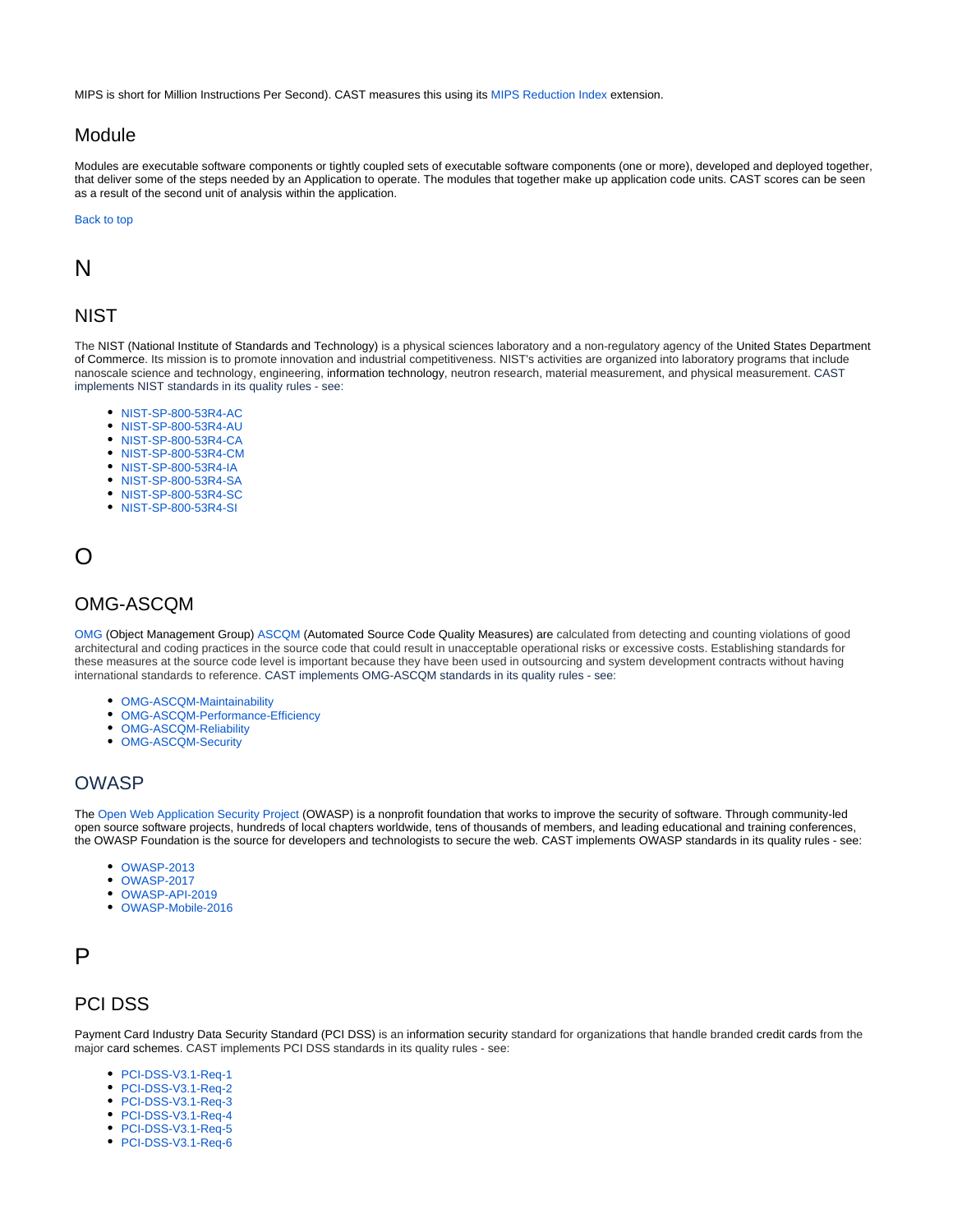- [PCI-DSS-V3.1-Req-7](https://technologies.castsoftware.com/rules?sec=std_pci-dss-v3.1_pci-dss-v3.1-req-7&ref=||)
- [PCI-DSS-V3.1-Req-8](https://technologies.castsoftware.com/rules?sec=std_pci-dss-v3.1_pci-dss-v3.1-req-8&ref=||)
- [PCI-DSS-V3.1-Req-10](https://technologies.castsoftware.com/rules?sec=std_pci-dss-v3.1_pci-dss-v3.1-req-10&ref=||)

# Propagated Risk Index (PRI)

Propagated Risk Index (PRI) is a measurement of the riskiest artifacts or objects of the application along the Health Factors of Robustness, Performance and Security. PRI takes into account the intrinsic risk of the component coupled with the level of use of the given object in the transaction. It systematically helps aggregate risk of the application in a relative manner allowing for identification, prioritization, and ultimately re-mediation of the riskiest objects.\*

#### [Back to top](https://doc.castsoftware.com/pages/viewpage.action?pageId=233865401#Glossary-top)

# <span id="page-9-0"></span>Q

#### Quality Distribution

A Quality Distribution is an operational quality indicator, designed to assess a component based on the balance of the distribution of an attribute value among objects of the component. It relies on the distribution of tested objects according to one of their properties (e.g.: object size) into four categories, for an Application or a Functional Module.

#### Quality Measure

A Quality Measure is an operational quality indicator, designed to assess a component based on a single measure value (such as % of copy/pasted code) in order to determine a grade between 1.0 (poor) and 4.0 (good) for an Application or a Functional Module.

# Quality Rule

A Quality Rule is an operational quality indicator, designed to assess a component based on the compliance to a coding or architecture practice. A Quality Rule is defined for a single technology or a set of technologies (unified which is the default) and produces a grade between 1.0 (very high risk) and 4.0 (low risk) for an Application or a Functional Module.

#### [Back to top](https://doc.castsoftware.com/pages/viewpage.action?pageId=233865401#Glossary-top)

# <span id="page-9-1"></span>R

#### Result

An assessment result of an [Application](https://doc.castsoftware.com/pages/viewpage.action?pageId=233865401#Glossary-application) or a [Functional Module.](https://doc.castsoftware.com/pages/viewpage.action?pageId=233865401#Glossary-fm)

# Result Detail

Additional values, indicators, related to a Result:

- intermediate calculation results
- breakdown of a measure
- related quantitative values

# Robustness (Health Factor)

Robustness is an indication of the likelihood that an application will incur defects, corrupt data or completely fail in production. Often referred to as "resilience", CAST's Robustness measure is based on industry best practices around algorithmic and control flow complexity, controlled data access at an architectural level, architectural object-oriented design, error and exception handling, and the level of coupling and inter-dependency. The Robustness measure also evaluates the ease with which an application can be tested for defects. CAST expresses the Robustness [Health Factor](https://doc.castsoftware.com/pages/viewpage.action?pageId=233865401#Glossary-hf) as an index from 1 to 4, with 4 indicating the highest level of robustness. The grade is calculated based on the average of a list of [Technical Criteria](https://doc.castsoftware.com/pages/viewpage.action?pageId=233865401#Glossary-tc) linked to a list of specific [Qua](https://doc.castsoftware.com/pages/viewpage.action?pageId=233865401#Glossary-qr) [lity Rules](https://doc.castsoftware.com/pages/viewpage.action?pageId=233865401#Glossary-qr).

While improving the robustness of critical business applications will reduce incidents that impact user satisfaction, there are also several additional tangible benefits:

- Improve customer satisfaction
- Extend business continuity
- Reduce support and defect recovery costs
- Help make the software more secure
- Maximize revenue generation opportunities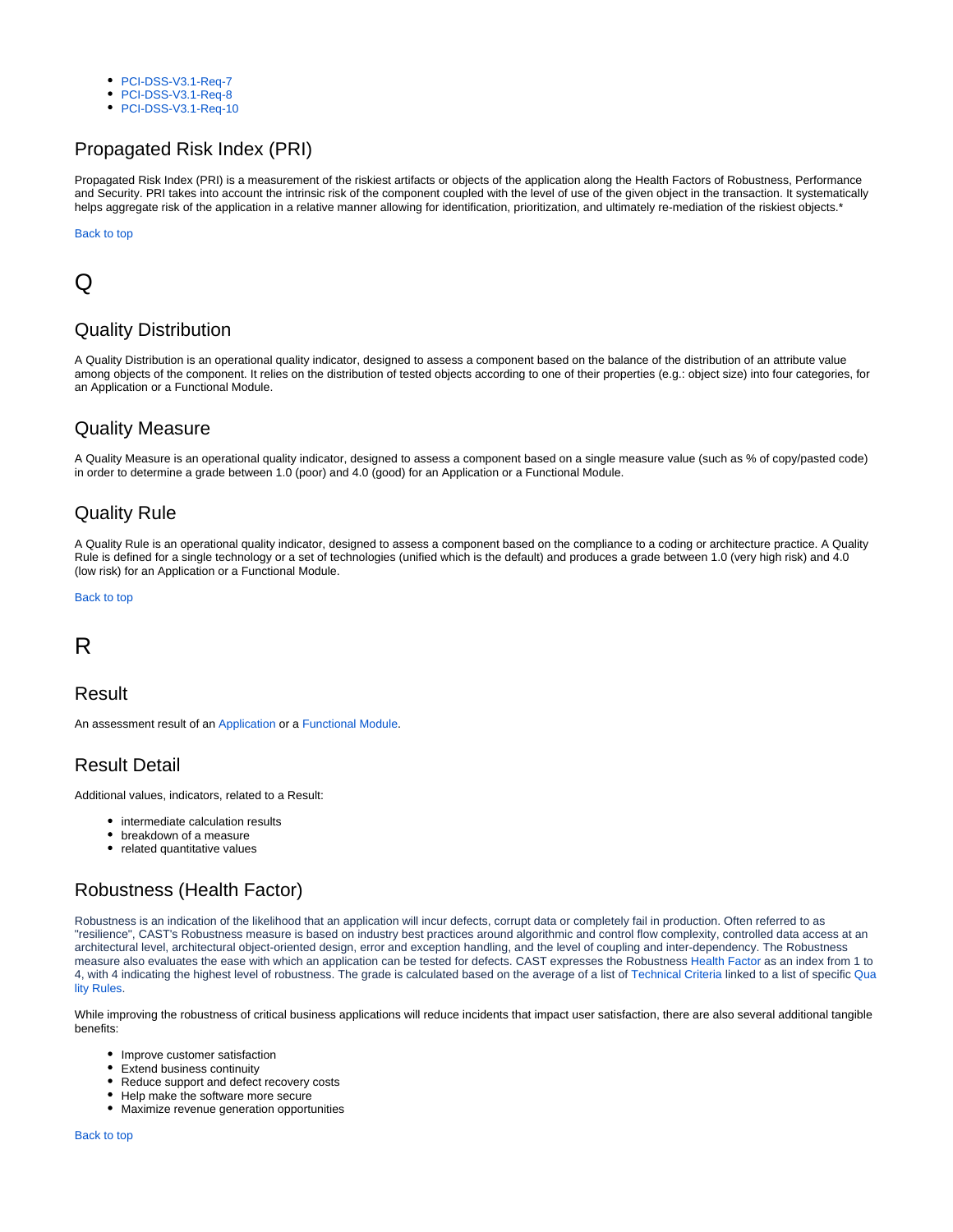# <span id="page-10-0"></span>Security (Health Factor)

Security measures the likelihood of potential security breaches linked to coding practices and application source code. CAST expresses the Security [Health](https://doc.castsoftware.com/pages/viewpage.action?pageId=233865401#Glossary-hf) [Factor](https://doc.castsoftware.com/pages/viewpage.action?pageId=233865401#Glossary-hf) as an index from 1 to 4, with 4 indicating the highest level of security. The grade is calculated based on the average of a list of [Technical Criteria](https://doc.castsoftware.com/pages/viewpage.action?pageId=233865401#Glossary-tc) linked to a list of specific [Quality Rules.](https://doc.castsoftware.com/pages/viewpage.action?pageId=233865401#Glossary-qr)

# (CAST) Server Manager

CAST Server Manager is a traditional client/server application installed as part of CAST AIP. It is used to install CAST AIP schemas and CAST AIP extensions.

# Sizing Measure

A quantitative measure.

# Snapshot

A CAST Snapshot is a capture at one moment in time of the status of a set of executable software components (one or more). The scope of a Snapshot depends on the nature of the information that is captured.

# Source Code Delivery Folder

Location for storing successive and compressed versions of applications' source code as packaged by the Delivery Manager(s).

# Source Code Deployment Folder

Location of the most recent version of the applications' source code for analysis in uncompressed format.

# (CAST) Storage Service

The CAST Storage Service is a RDBMS provided as part of CAST AIP and can be used to host the CAST AIP schemas. The CAST Storage Service is a repackaged PostgreSQL RDBMS.

**Alternative names**: CSSG)

# STIG

Security Technical Implementation Guide (STIG) is a cybersecurity methodology for standardizing security protocols within networks, servers, computers, and logical designs to enhance overall security. These guides, when implemented, enhance security for software, hardware, physical and logical architectures to further reduce vulnerabilities. CAST implements STIG standards in its quality rules - see:

- [STIG-V4R8-CAT1](https://technologies.castsoftware.com/rules?sec=std_stig-v4r8_stig-v4r8-cat1&ref=||)
- [STIG-V4R8-CAT2](https://technologies.castsoftware.com/rules?sec=std_stig-v4r8_stig-v4r8-cat2&ref=||)
- [STIG-V4R8-CAT3](https://technologies.castsoftware.com/rules?sec=std_stig-v4r8_stig-v4r8-cat3&ref=||)

[Back to top](https://doc.castsoftware.com/pages/viewpage.action?pageId=233865401#Glossary-top)

# <span id="page-10-1"></span>T

# Technical Criteria

Technical Criteria are operational quality indicators, designed to assess a technical area. They rely on the measurement of compliance with a set of specific Quality Rules, Distributions, and Measures that assess a specific technical domain or area. Their grade is based upon contributing Quality Rules, Quality Distributions and Quality Measures grades.

# Technical Debt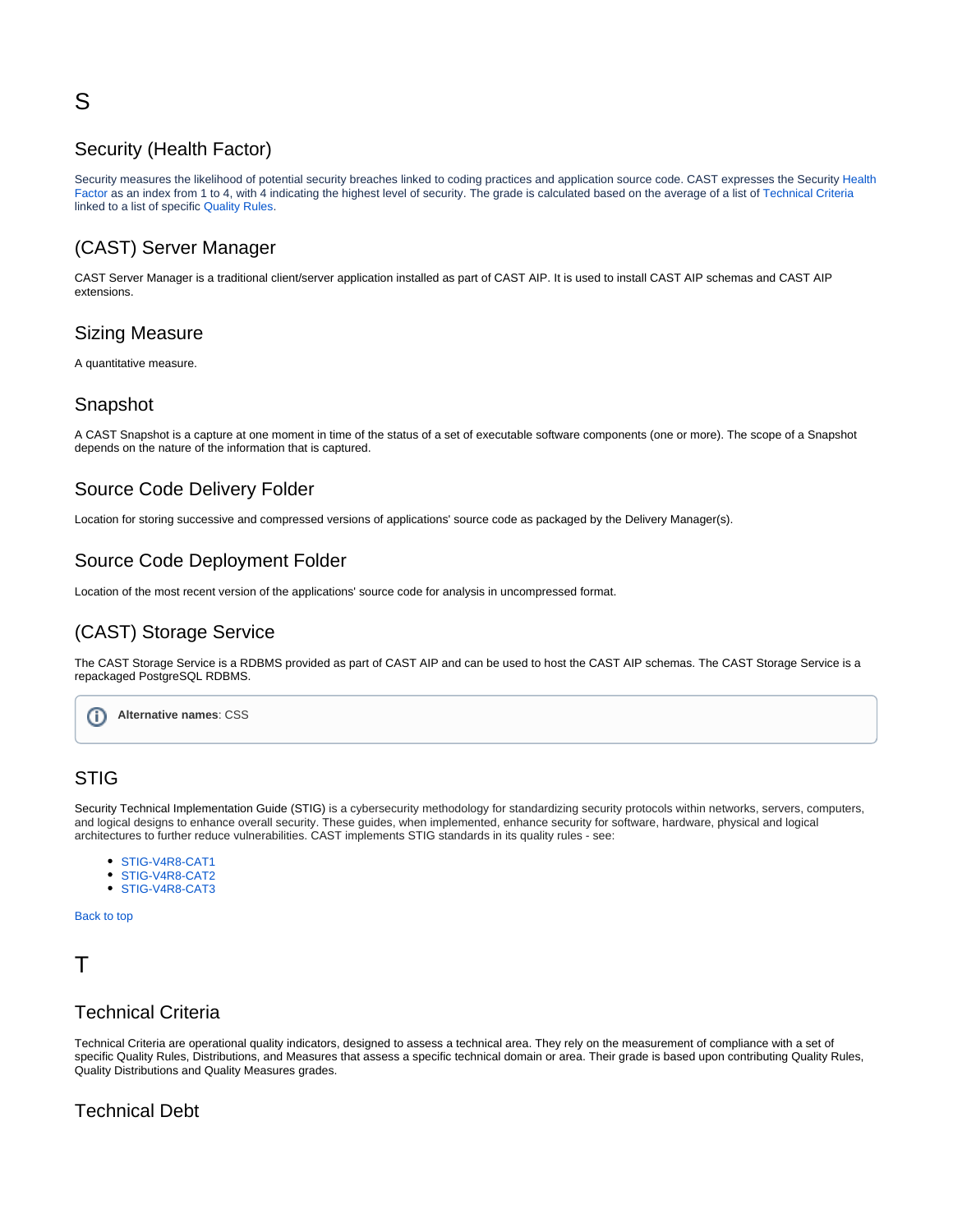Also known as Design Debt is the accumulated amount/cost of rework that will be necessary to correct and/or recover from the deviation between the current design of the system, versus that which is minimally complex yet sufficiently complete to ensure correctness & consistency for timely delivery. This effort grows more than linearly over time as a system becomes bigger and more complex.

# Total Quality Index (Health Factor)

The Total Quality Index (TQI) measures the general maintainability level of the application. CAST expresses the TQI [Health Factor](https://doc.castsoftware.com/pages/viewpage.action?pageId=233865401#Glossary-hf) as an index from 1 to 4, with 4 indicating the highest level of maintainability. TQI differs slightly in comparison to other Health Factors - it is an average of ALL the available [Techn](https://doc.castsoftware.com/pages/viewpage.action?pageId=233865401#Glossary-tc) [ical Criteria](https://doc.castsoftware.com/pages/viewpage.action?pageId=233865401#Glossary-tc) linked to all [Quality Rules](https://doc.castsoftware.com/pages/viewpage.action?pageId=233865401#Glossary-qr) provided by CAST (other Health Factors have specific contributing Technical Criteria and Quality Rules).

# Total Checks

Number of [components](http://doc.castsoftware.com/display/CAST/Glossary#Glossary-component) that have been checked for a specific Quality Rule.

# (CAST) Transaction Configuration Center

The CAST Transaction Configuration Center is a client/server application installed as part of CAST AIP. Its primary usage is for calibrating the initial Function Point count made by CAST AIP during an analysis. Calibration includes removing technical and temporary objects from the list of Function Points counted, aggregating and splitting several function points into one and changing the type of the Data or Transactional Functions.

**Alternative names**: TCCG)

# TQI

See [Total Quality Index \(Health Factor\)](https://doc.castsoftware.com/pages/viewpage.action?pageId=233865401#Glossary-TQI).

# Transaction Risk Index (TRI)

TRI is an indicator of the riskiest transactions of the application. The TRI number reflects the cumulative risk of the transaction based on the risk in the individual objects contributing to the transaction. The TRI is calculated as a function of the rules violated, their weight/criticality, and the frequency of the violation across all objects in the path of the transaction. TRI is a powerful metric to identify, prioritize and ultimately remediate riskiest transactions and their objects.

# Transferability (Health Factor)

Transferability measures how easily applications can be moved across teams or team members including in-house and outsourced development teams. C AST expresses the Transferability [Health Factor](https://doc.castsoftware.com/pages/viewpage.action?pageId=233865401#Glossary-hf) as an index from 1 to 4, with 4 indicating the highest level of transferability. The grade is calculated based on the average of a list of [Technical Criteria](https://doc.castsoftware.com/pages/viewpage.action?pageId=233865401#Glossary-tc) linked to a list of specific [Quality Rules](https://doc.castsoftware.com/pages/viewpage.action?pageId=233865401#Glossary-qr).

[Back to top](https://doc.castsoftware.com/pages/viewpage.action?pageId=233865401#Glossary-top)

# <span id="page-11-0"></span> $\mathsf{U}$

#### Unadjusted Data Functions

Unadjusted Data Functions = sum of (Function Points of all Data Entities). See also [CAST OMG-compliant Automated Function Points.](https://doc.castsoftware.com/display/DOC83/CAST+OMG-compliant+Automated+Function+Points)

# Unadjusted Function Points

Unadjusted Transactional Functions = Sum of (Function Points of all User Forms). See also [CAST OMG-compliant Automated Function Points](https://doc.castsoftware.com/display/DOC83/CAST+OMG-compliant+Automated+Function+Points).

# Unify

<span id="page-11-1"></span>A [Quality Rule](https://doc.castsoftware.com/pages/viewpage.action?pageId=233865401#Glossary-qr) unifying a set of alternative Quality Rules; each alternative Quality Rule is defined for a single technology. For example "7166 - Avoid Artifacts with High Cyclomatic Complexity" gathers all violations of quality rules (666,1118,1652,2296,2646,3138,3654,4148,4780,5134,5580,6186,6618,7112). Note that these rules (flagged with unify=false) are always disabled.